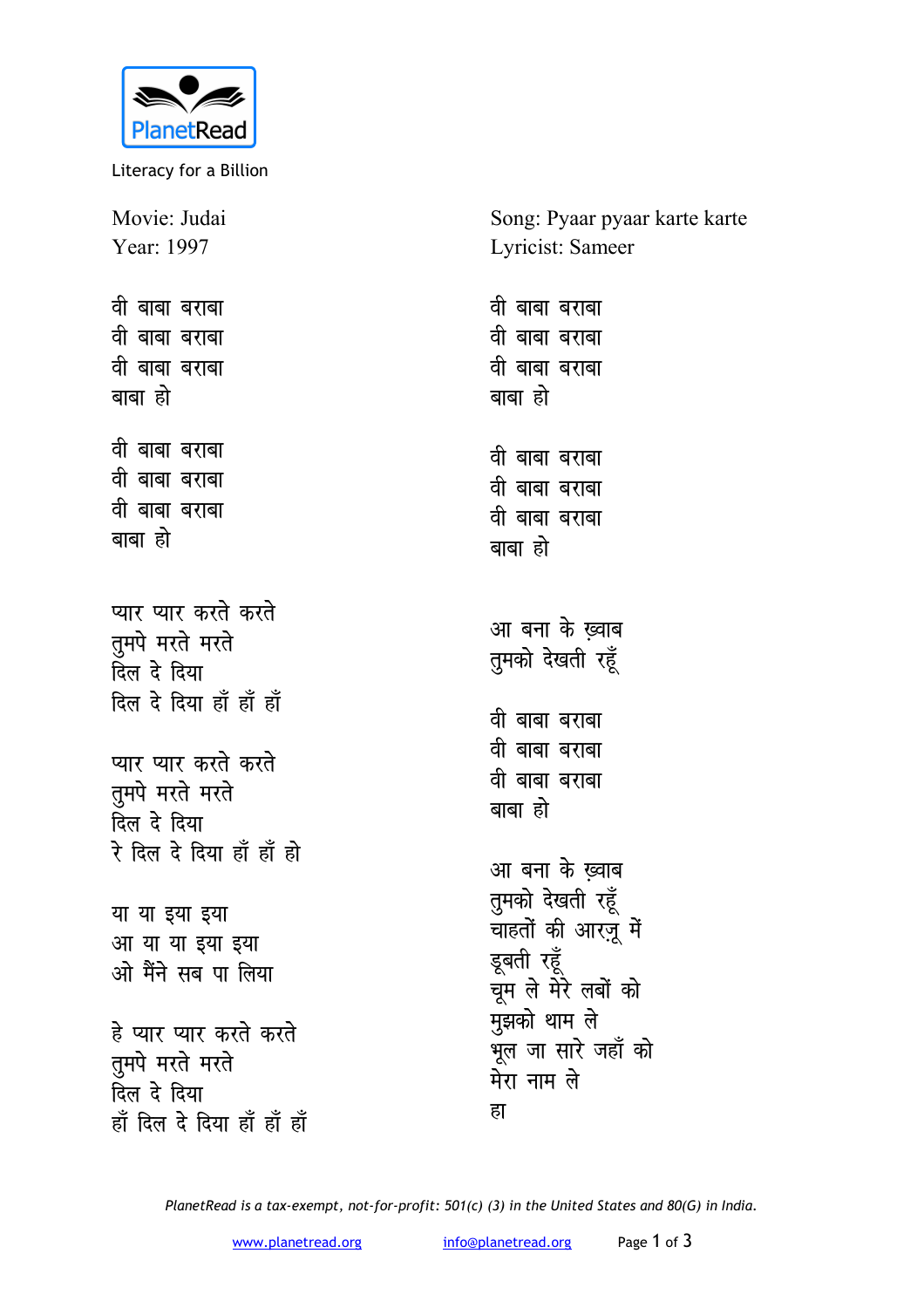

Literacy for a Billion

देख जानेमन दीवाना हो गया हूँ मैं रेशमी इन गेसुओं में खो गया हूँ मैं<br>खो गया हूँ मैं ह्रा खो गया हूँ मैं आहें भरते भरते तूमपे मरते मरते दिल दे दिया हाँ दिल दे दिया हाँ हाँ हाँ या या इया इया ओ या या इया इया ओ मैंने सब पा लिया हे प्यार प्यार करते करते तुमपे मरते मरते दिल दे दिया रे दिल दे दिया हाँ हाँ हाँ ना कोई अरमान है ना कोई प्यास है वी बाबा बराबा वी बाबा बराबा वी बाबा बराबा बाबा हो ना कोई अरमान है ना कोई प्यास हैहर ख्रुशी हर चीज़ वी बाबा बराबा बाबा हो अब तो मेरे पास है

बस तेरी तस्वीर आँखों में समाई है मैंने जो माँगी दुआ वो रँग लाई है मैं तेरी बाँहों में आऊँ के वहाँ जाऊँ सोच में डूबा हूँ जानां .<br>मैं कहाँ जाऊँ मैं कहाँ जाऊँ मैं कहाँ जाऊँ यारा डरते डरते तुमपे मरते मरते दिल दे दिया रे दिल दे दिया हाँ हाँ हाँ या या इया इया ओ या या इया इया ओ मैंने सब पा लिया हाँ प्यार प्यार करते करते तुमपे मरते मरते दिल दे दिया हाँ दिल दे दिया हाँ हाँ हाँ वी बाबा बराबा वी बाबा बराबा वी बाबा बराबा बाबा हो वी बाबा बराबा वी बाबा बराबा

PlanetRead is a tax-exempt, not-for-profit: 501(c) (3) in the United States and 80(G) in India.